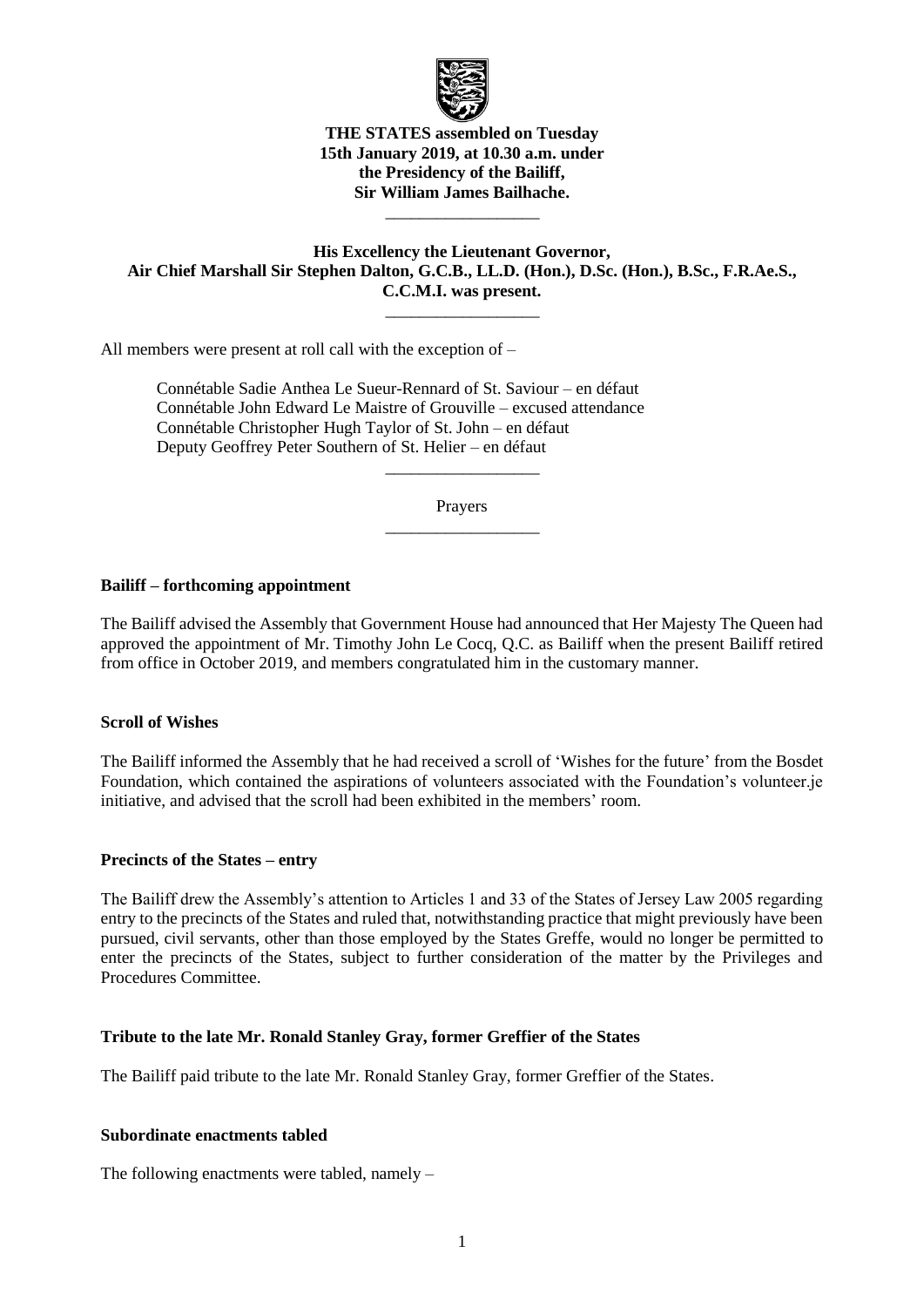## STATES MINUTES 15th January 2019

| Long-Term Care Services (Health and Social Services Charges) (Amendment No. 6)<br>(Jersey) Order 2018.<br>Minister for Health and Social Services.             | R&O.130/2018. |
|----------------------------------------------------------------------------------------------------------------------------------------------------------------|---------------|
| Motor Vehicles (Wearing of Seat Belts by Adults) (Amendment) (Jersey) Order<br>2018.<br>Minister for Infrastructure.                                           | R&O.131/2018. |
| Road Traffic (Periodic Technical Inspections – General Provisions) (Jersey) Order<br>2018.<br>Minister for Infrastructure.                                     | R&O.132/2018. |
| Road Traffic (Registration of Trailers – Vienna Convention) (Jersey) Order 2018.<br>Minister for Infrastructure.                                               | R&O.133/2018. |
| Long-Term Care (Benefits) (Amendment No. 7) (Jersey) Order 2018.<br>Minister for Social Security.                                                              | R&O.134/2018. |
| Road Works (Permit Fees) (Jersey) Order 2018.<br>Minister for Infrastructure.                                                                                  | R&O.135/2018. |
| Economic Development, Tourism, Sport and Culture (2019 Fees) (No. 2) (Jersey)<br>Order 2018.<br>Minister for Economic Development, Tourism, Sport and Culture. | R&O.136/2018. |
| Environment (2019 Fees) (Jersey) Order 2018.<br>Minister for the Environment.                                                                                  | R&O.137/2018. |
| Nursing Homes and Mental Nursing Homes (General Provisions) (Amendment<br>No. 16) (Jersey) Order 2018.<br>Minister for Health and Social Services.             | R&O.138/2018. |
| Home Affairs (Fire and Rescue and Petroleum – 2019 Fees) (Jersey) Order 2018.<br>Minister for Home Affairs.                                                    | R&O.139/2018. |
| Regulation of Care (Fees) (Jersey) Order 2018.<br>Chief Minister.                                                                                              | R&O.140/2018. |
| States of Jersey (Transfer of Functions – Regulation of Care) (Jersey) Order 2018.<br>Chief Minister.                                                          | R&O.141/2018. |
| EU Legislation (Sanctions – Somalia) (Amendment No. 2) (Jersey) Order 2018.<br>Minister for External Relations.                                                | R&O.142/2018. |
| Community Provisions (Restrictive Measures – Eritrea) (Revocation) (Jersey) Order<br>2018.<br>Minister for External Relations.                                 | R&O.143/2018. |
| Infrastructure (Driver and Vehicle Standards – 2019 Fees) (Jersey) Order 2018.<br>Minister for Infrastructure.                                                 | R&O.144/2018. |
| Road Works (Specified Road Works) (Amendment) (Jersey) Order 2018.<br>Minister for Infrastructure.                                                             | R&O.145/2018. |
| Road Works (Supervisors and Operatives) (Jersey) Order 2018.<br>Minister for Infrastructure.                                                                   | R&O.146/2018. |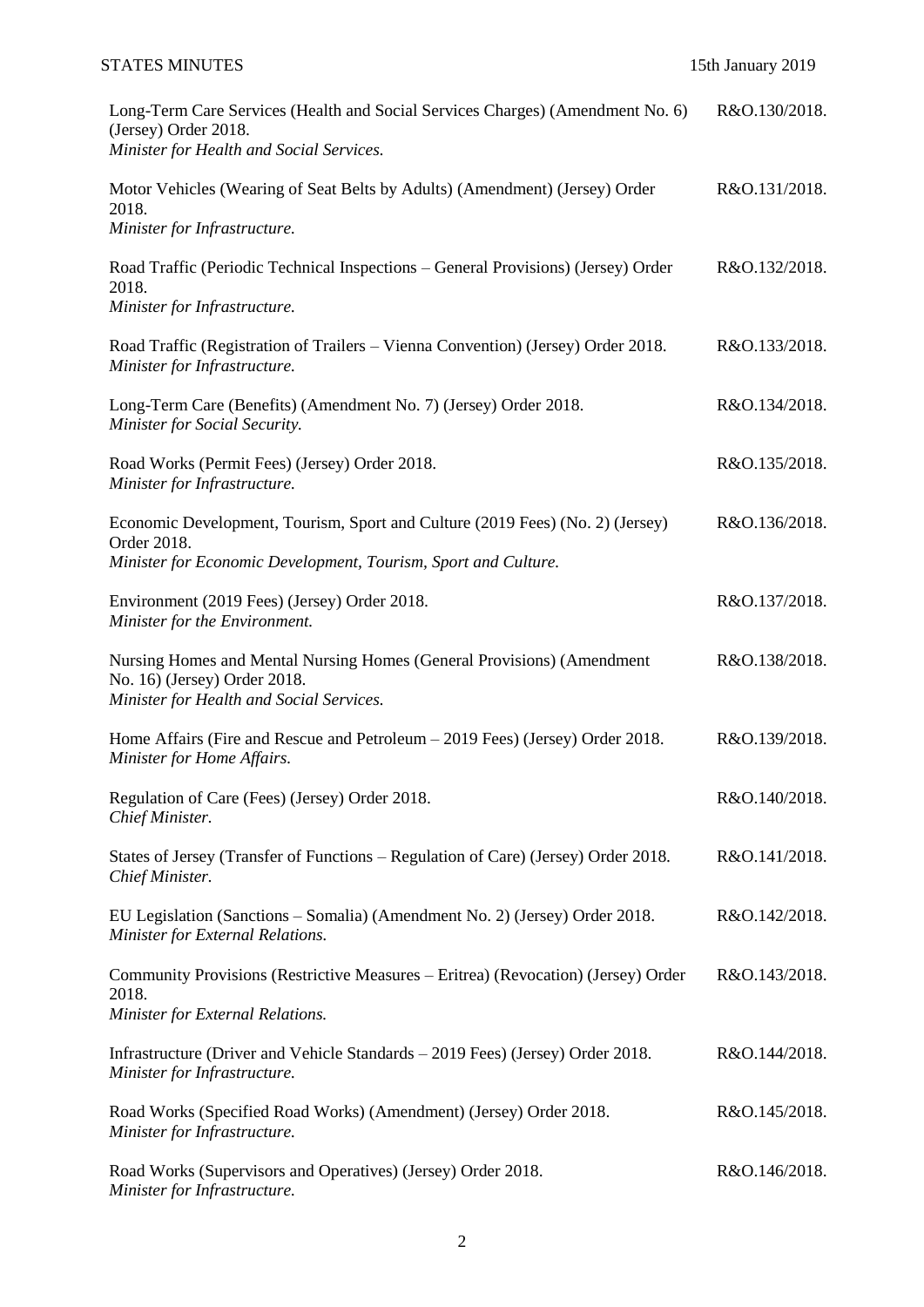| Misuse of Drugs (Miscellaneous Amendments) (No. 7) (Jersey) Order 2018.<br>Minister for Health and Social Services.  | R&O.147/2018. |
|----------------------------------------------------------------------------------------------------------------------|---------------|
| EU Legislation (Sanctions – Libya) (Amendment No. 7) (Jersey) Order 2019.<br><i>Minister for External Relations.</i> | R&O.1/2019.   |

## **Documents presented**

| Rejection of Planning Application relating to Retreat Farm, La Rue de La Frontière,<br>St. Mary and Rue des Varvots, St. Lawrence: rescindment of Ministerial Decision<br>$(P.100/2018)$ and amendment $(P.100/2018$ Amd.) – comments.<br>Presented: 8th January 2019.<br>Minister for the Environment. | P.100/2018.<br>and<br>P.100/2018.<br>Amd.<br>Com. |
|---------------------------------------------------------------------------------------------------------------------------------------------------------------------------------------------------------------------------------------------------------------------------------------------------------|---------------------------------------------------|
| Children (Jersey) Law 2002: repeal of Article 79 (P.144/2018) – comments.<br>Presented: 14th January 2019.<br>Minister for Children and Housing.                                                                                                                                                        | P.144/2018.<br>Com.                               |
| States of Jersey Law 2005: delegation of functions – Minister for Health and Social<br>Services – December 2018 – Capacity and Self-Determination (Jersey) Law 2016.<br>Presented: 10th December 2018.<br>Minister for Health and Social Services.                                                      | R.150/2018.                                       |
| States of Jersey Law 2005: delegation of functions - Minister for Health and Social<br>Services - December 2018 - Mental Health (Jersey) Law 2016.<br>Presented: 10th December 2018.<br>Minister for Health and Social Services.                                                                        | R.151/2018.                                       |
| Land Transactions under Standing Order 168(3) – First Tower Café, Victoria Avenue,<br>St. Helier – surrender and renewal of existing lease.<br>Presented: 13th December 2018.<br>Minister for Infrastructure.                                                                                           | R.152/2018.                                       |
| Transfers between heads of expenditure under the Public Finances (Jersey) Law 2005:<br>Article $18(1)(c)$ and $(1A) - 7th$ December 2018.<br>Presented: 13th December 2018.<br>Minister for Treasury and Resources.                                                                                     | R.153/2018.                                       |
| Land Transactions under Standing Order $168(3)$ – La Collette sites LC05 and LC06 –<br>proposed sub-letting from Ports of Jersey Ltd.<br>Presented: 17th December 2018.<br>Minister for Infrastructure.                                                                                                 | R.154/2018.                                       |
| Transition Report 2019.<br>Presented: 17th December 2018.<br>Minister for Treasury and Resources.                                                                                                                                                                                                       | R.155/2018.                                       |
| States of Jersey Complaints Board: findings - complaint by Mrs. Elaine Huggett<br>against the Minister for Social Security regarding the way in which her pensions claim<br>was administered.<br>Presented: 20th December 2018.                                                                         | R.156/2018.                                       |

*Privileges and Procedures Committee.*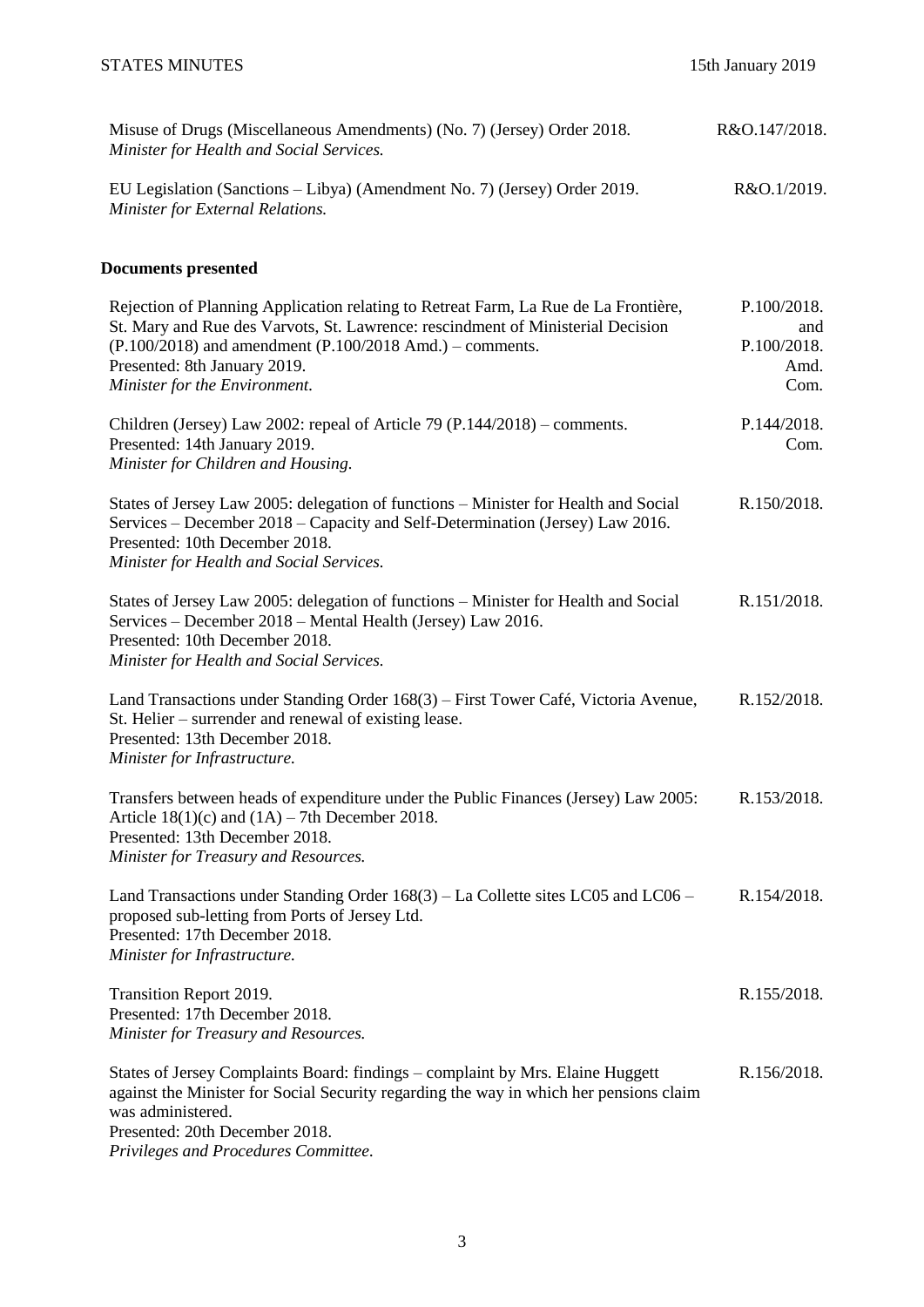## STATES MINUTES 15th January 2019

| Review of the circumstances around the Jersey Competition Regulatory Authority's<br>decision on ATF Fuels.<br>Presented: 20th December 2018.<br>Chief Minister.                                                                                               | R.157/2018.          |
|---------------------------------------------------------------------------------------------------------------------------------------------------------------------------------------------------------------------------------------------------------------|----------------------|
| Transfers between Heads of Expenditure under the Public Finances (Jersey) Law<br>2005: Article $18(1)(c)$ and $(1A) - 8th$ January 2019.<br>Presented: 10th January 2019.<br>Minister for Treasury and Resources.                                             | R.1/2019.            |
| Land Transactions under Standing Order 168(3) – Le Chemin des Maltières –<br>acquisition of footpath at "Weggis", 3 Bel au Roi, Gorey.<br>Presented: 15th January 2019.<br>Minister for Infrastructure.                                                       | R.2/2019.            |
| Transfers between Heads of Expenditure under the Public Finances (Jersey) Law<br>2005: Article $18(1)(c)$ and $(1A) - 11$ th January 2019.<br>Presented: 15th January 2019.<br>Minister for Treasury and Resources.                                           | R.3/2019.            |
| States of Jersey Complaints Board: findings – complaint by Mrs. X against the Health<br>and Community Services Department regarding the way in which her complaint was<br>processed.<br>Presented: 15th January 2019.<br>Privileges and Procedures Committee. | R.4/2019.            |
| Brexit Report: January 2019 update.<br>Presented: 15th January 2019.<br>Minister for External Relations.                                                                                                                                                      | R.5/2019.            |
| Jersey Community Relations Trust: re-appointment of Trustee.<br>Presented: 15th January 2019.<br>Minister for Home Affairs.                                                                                                                                   | R.6/2019.            |
| Response to the Care Inquiry: Update Report Quarter Four 2018.<br>Presented: 14th December 2018.<br><b>Education and Home Affairs Scrutiny Panel.</b>                                                                                                         | S.R.17/2018.         |
| Retail in Jersey.<br>Presented: 21st December 2018.<br>Economic Affairs Scrutiny Panel.                                                                                                                                                                       | S.R.18/2018.         |
| Draft Budget Statement 2019 (S.R.16/2018): response of the Minister for Treasury and<br>Resources.<br>Presented: 15th January 2019.<br>Minister for Treasury and Resources.                                                                                   | S.R.16/2018.<br>Res. |
| Notification of lodged propositions                                                                                                                                                                                                                           |                      |

| Draft Damages (Jersey) Law 201 - (P.131/2018): amendment. | P.131/2018. |
|-----------------------------------------------------------|-------------|
| Lodged: 14th January 2019.                                | Amd.        |
| Chief Minister.                                           |             |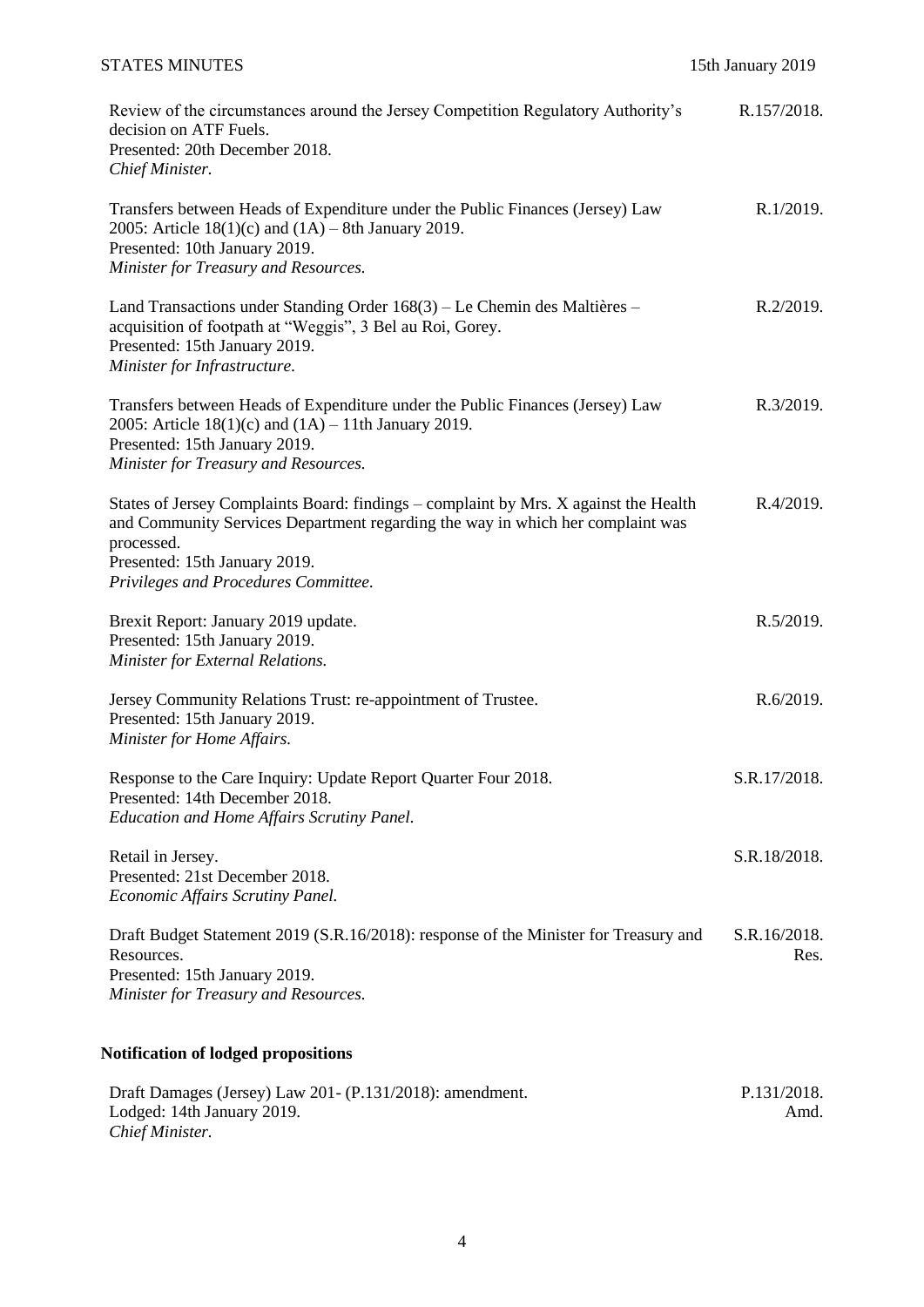| Children (Jersey) Law 2002: repeal of Article 79.<br>Lodged: 13th December 2018.<br>Deputy M.R. Le Hegarat of St. Helier.                                              | P.144/2018. |
|------------------------------------------------------------------------------------------------------------------------------------------------------------------------|-------------|
| Credit-related checks.<br>Lodged: 19th December 2018.<br>Deputy J.M. Maçon of St. Saviour.                                                                             | P.145/2018. |
| Andium Homes: authorisation of loan to develop the Ann Court site.<br>Lodged: 21st December 2018.<br>Deputy of St. Martin.                                             | P.146/2018. |
| Jersey Overseas Aid Commission: appointment of non-States Commissioner.<br>Lodged: 27th December 2018.<br>Minister for International Development.                      | P.147/2018. |
| Draft European Union (United Kingdom Exit – Miscellaneous Amendments) (Jersey)<br>Regulations 201-.<br>Lodged: 28th December 2018.<br>Minister for External Relations. | P.148/2018. |
| Draft Amendment (No. 38) of the Standing Orders of the States of Jersey.<br>Lodged: 14th January 2019.<br>Privileges and Procedures Committee.                         | P.1/2019.   |
| Jersey Employment and Discrimination Tribunal: appointment of members.<br>Lodged: 14th January 2019.<br>Minister for Social Security.                                  | P.2/2019.   |
| Credit-related checks.<br>Lodged: 15th January 2019.<br>Deputy J.M. Maçon of St. Saviour.                                                                              | P.3/2019.   |
| Draft Amendment (No. 39) of the Standing Orders of the States of Jersey.<br>Lodged: 15th January 2019.<br>Chairmen's Committee.                                        | P.4/2019.   |
| Future Hospital: rescindment of Gloucester Street as preferred site.<br>Lodged: 15th January 2019.<br>Deputy R. Labey of St. Helier.                                   | P.5/2019.   |

### **Withdrawal of lodged propositions**

THE STATES noted that, in accordance with Standing Order 34(1), the proposers of the following propositions lodged "au Greffe" had informed the Greffier of the States that they had been withdrawn –

Rejection of Planning Application relating to Retreat Farm, La Rue de La Frontière, St. Mary and Rue des Varvots, St. Lawrence: rescindment of Ministerial Decision. Lodged: 20th August 2018. *Deputy S.M. Wickenden of St. Helier.* [P.100/2018.](https://statesassembly.gov.je/assemblypropositions/2018/p.100-2018.pdf)

[Credit-related checks.](https://statesassembly.gov.je/assemblypropositions/2018/p.145-2018.pdf) Lodged: 19th December 2018. *Deputy J.M. Maçon of St. Saviour.* P.145/2018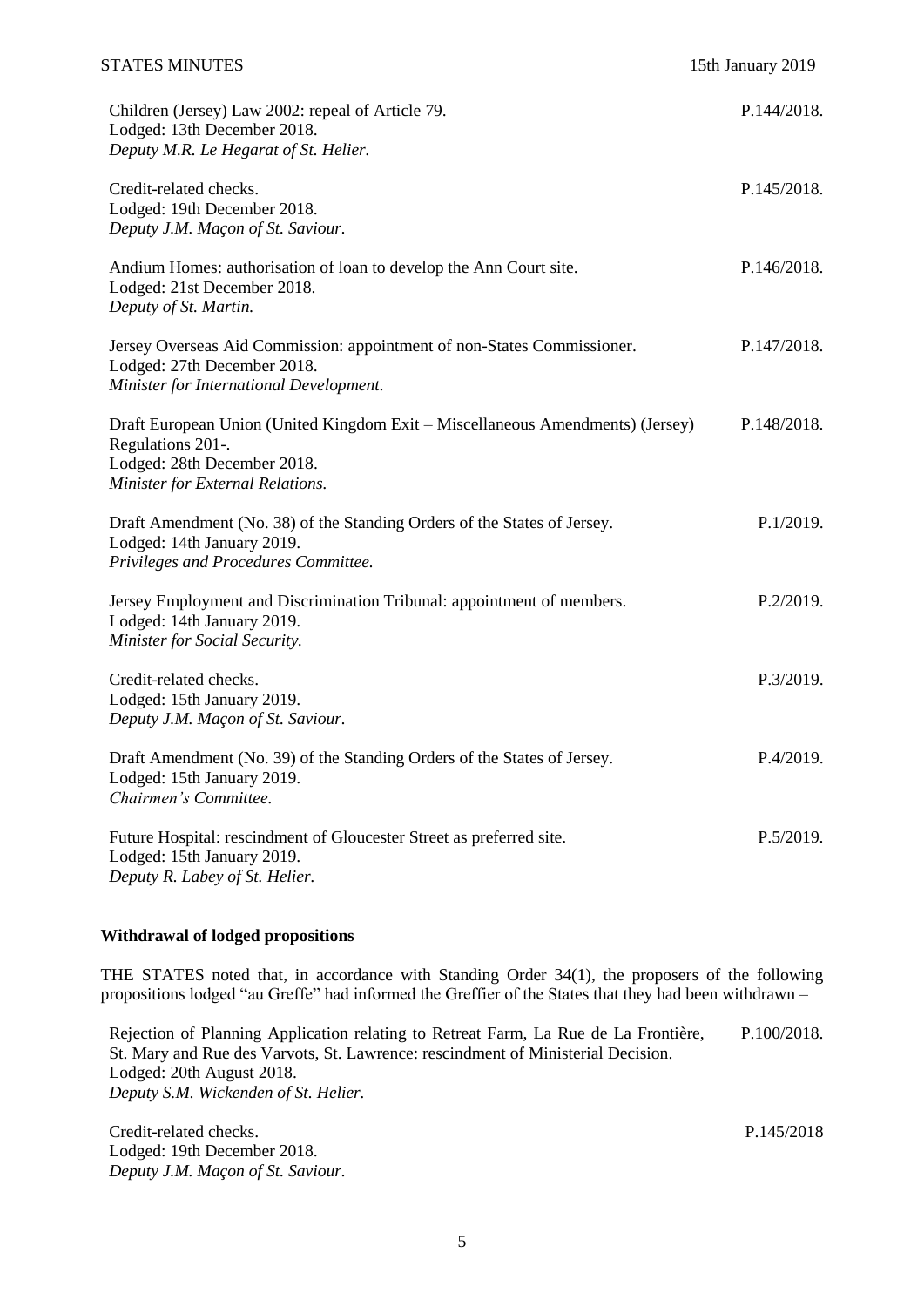## **Written Questions**

*(see Official Report/Hansard)*

| WQ.1/2019  |    | 1. The Chief Minister tabled an answer to a question asked by Senator S.W. Pallett regarding the<br><b>States Communications Unit.</b>                                                                                                                                   |
|------------|----|--------------------------------------------------------------------------------------------------------------------------------------------------------------------------------------------------------------------------------------------------------------------------|
| WQ.4/2019  | 2. | The Assistant Chief Minister tabled an answer to a question asked by Deputy K.F. Morel of<br>St. Lawrence regarding licences granted to off-Island care providers.                                                                                                       |
| WQ.5/2019  | 3. | The Minister for Treasury and Resources tabled an answer to a question asked by Deputy<br>K.F. Morel of St. Lawrence regarding States expenditure on off-Island and on-Island service<br>providers respectively.                                                         |
| WQ.6/2019  | 4. | The Chief Minister tabled an answer to a question asked by Deputy K.F. Morel of St. Lawrence<br>regarding expenditure on the e-Gov project.                                                                                                                              |
| WQ.7/2019  | 5. | The Chief Minister tabled an answer to a question asked by Deputy K.F. Morel of St. Lawrence<br>regarding expenditure on the Government's digital transformation programme.                                                                                              |
| WQ.8/2019  |    | 6. The Minister for Treasury and Resources tabled an answer to a question asked by Deputy<br>K.F. Morel of St. Lawrence regarding the tax status of non-resident carers who worked in<br>Jersey to provide 'live in' care.                                               |
| WQ.9/2019  | 7. | The Chairman of the States Employment Board tabled an answer to a question asked by Deputy<br>M.R. Higgins of St. Helier regarding the announcement that 126 members of the Health and<br>Community Services Department had seen their grades and pay wrongly increased. |
| WQ.10/2019 | 8. | The Chief Minister tabled an answer to a question asked by Deputy L.M.C. Doublet of<br>St. Saviour regarding the lodging of a proposition to require Ministers to assess the impact on<br>children's rights of every Law and set of Regulations.                         |
| WQ.11/2019 | 9. | The Chairman of the States Employment Board tabled an answer to a question asked by Deputy<br>L.M.C. Doublet of St. Saviour regarding the provision of a copy of the U.N. Convention on<br>the Rights of the Child to every States of Jersey employee.                   |
| WQ.12/2019 |    | 10. The Minister for Home Affairs tabled an answer to a question asked by the Deputy of St. John<br>regarding the appointment of firefighters.                                                                                                                           |
| WQ.13/2019 |    | 11. The Minister for Home Affairs tabled an answer to a question asked by Deputy R.J. Ward of<br>St. Helier regarding the development of Pyrotechnic Articles Regulations.                                                                                               |
| WQ.14/2019 |    | 12. The Minister for Health and Social Services tabled an answer to a question asked by Deputy<br>S.M. Ahier of St. Helier regarding the number of hospital consultants who had left Jersey to<br>take up another position in the last 10 years.                         |
| WQ.15/2019 |    | 13. The Chairman of the States Employment Board tabled an answer to a question asked by Deputy<br>R.J. Ward of St. Helier regarding a review of teachers' terms and conditions of employment.                                                                            |
| WQ.16/2019 |    | 14. The Minister for Treasury and Resources tabled an answer to a question asked by Deputy<br>R.J. Ward of St. Helier regarding expenditure on Brexit preparations.                                                                                                      |
| WQ.17/2019 |    | 15. The Chairman of the States Employment Board tabled an answer to a question asked by Deputy<br>R.J. Ward of St. Helier regarding comparisons between private sector and public sector pay<br>awards.                                                                  |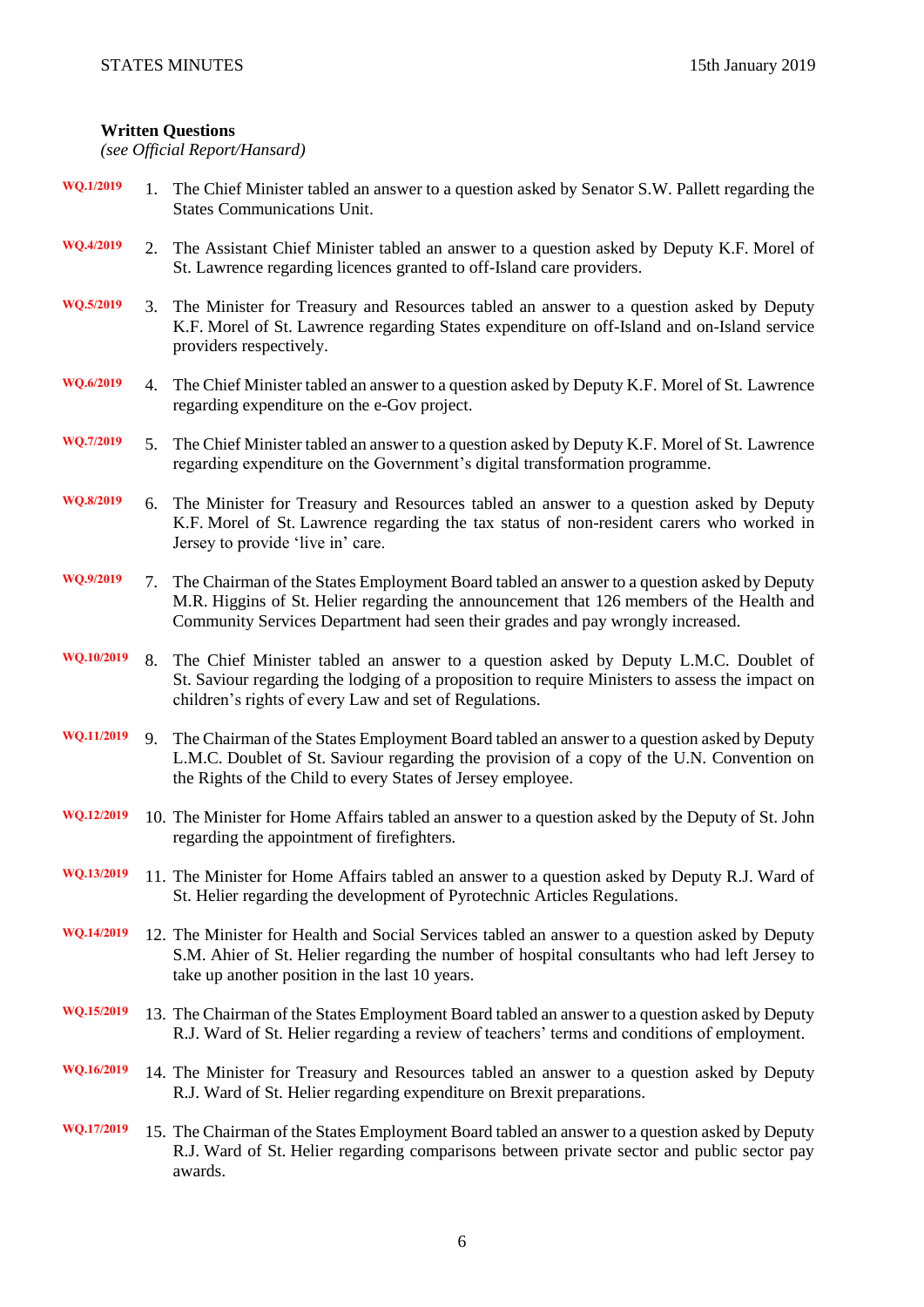- **WQ.18/2019** 16. The Minister for Social Security tabled an answer to a question asked by Deputy R.J. Ward of St. Helier regarding the use of zero-hour and short-term contracts in her department.
- **WQ.19/2019** 17. The Minister for Health and Social Services tabled an answer to a question asked by Deputy K.G. Pamplin of St. Saviour regarding the treatment at the General Hospital of people with mental health conditions.
- **WQ.20/2019** 18. The Minister for Home Affairs tabled an answer to a question asked by Deputy K.G. Pamplin of St. Saviour regarding the confinement of children in care to safe places or holding cells.
- **WQ.21/2019** 19. The Minister for Children and Housing tabled an answer to a question asked by Deputy K.G. Pamplin of St. Saviour regarding the waiting list for Islanders seeking accommodation via the Affordable Housing Gateway.
- **WQ.22/2019** 20. The Chief Minister tabled an answer to a question asked by Deputy K.G. Pamplin of St. Saviour regarding the organisations which had registered as a charity by the end of 2018.
- **WQ.23/2019** 21. The Minister for the Environment tabled an answer to a question asked by Deputy K.G. Pamplin of St. Saviour regarding incidents of fly-tipping.
- **WQ.24/2019** 22. The Minister for Infrastructure tabled an answer to a question asked by Deputy C.S. Alves of St. Helier regarding expenditure on renting premises for use by States departments.
- **WQ.25/2019** 23. The Minister for Home Affairs tabled an answer to a question asked by Deputy C.S. Alves of St. Helier regarding the use of criminality checks in determining applications for settled status.
- **WQ.26/2019** 24. The Minister for Children and Housing tabled an answer to a question asked by Deputy C.S. Alves of St. Helier regarding the re-establishment of the rent tribunal.
- **WQ.27/2019** 25. The Minister for Social Security tabled an answer to a question asked by Deputy C.S. Alves of St. Helier regarding the use of reciprocal health agreements.
- **WQ.28/2019** 26. The Chairman of the Privileges and Procedures Committee tabled an answer to a question asked by Senator S.Y. Mézec regarding States members' declarations of interest.
- **WQ.30/2019** 27. H.M. Attorney General tabled an answer to a question asked by Senator S.Y. Mézec regarding the Bailiff's role as 'Guardian of the Constitution'.
- **WQ.31/2019** 28. The Chief Minister tabled an answer to a question asked by Senator S.C. Ferguson regarding the establishment of the new Growth, Housing and Environment Department.
- **WQ.32/2019** 29. The Chief Minister tabled an answer to a question asked by the Connétable of St. Brelade regarding the level of payments made to interim Directors General.
- **WQ.33/2019** 30. The Minister for Economic Development, Tourism, Sport and Culture tabled an answer to a question asked by Deputy M.R. Higgins of St. Helier regarding financial assistance provided to the Jersey Reds Rugby Club.
- **WQ.34/2019** 31. The Minister for Health and Social Services tabled an answer to a question asked by Deputy M.R. Higgins of St. Helier regarding policy proposals in respect of the primary care sector.
- **WQ.35/2019** 32. The Minister for Treasury and Resources tabled an answer to a question asked by Deputy M.R. Higgins of St. Helier regarding the reduction in anticipated fee income from the care sector in 2018.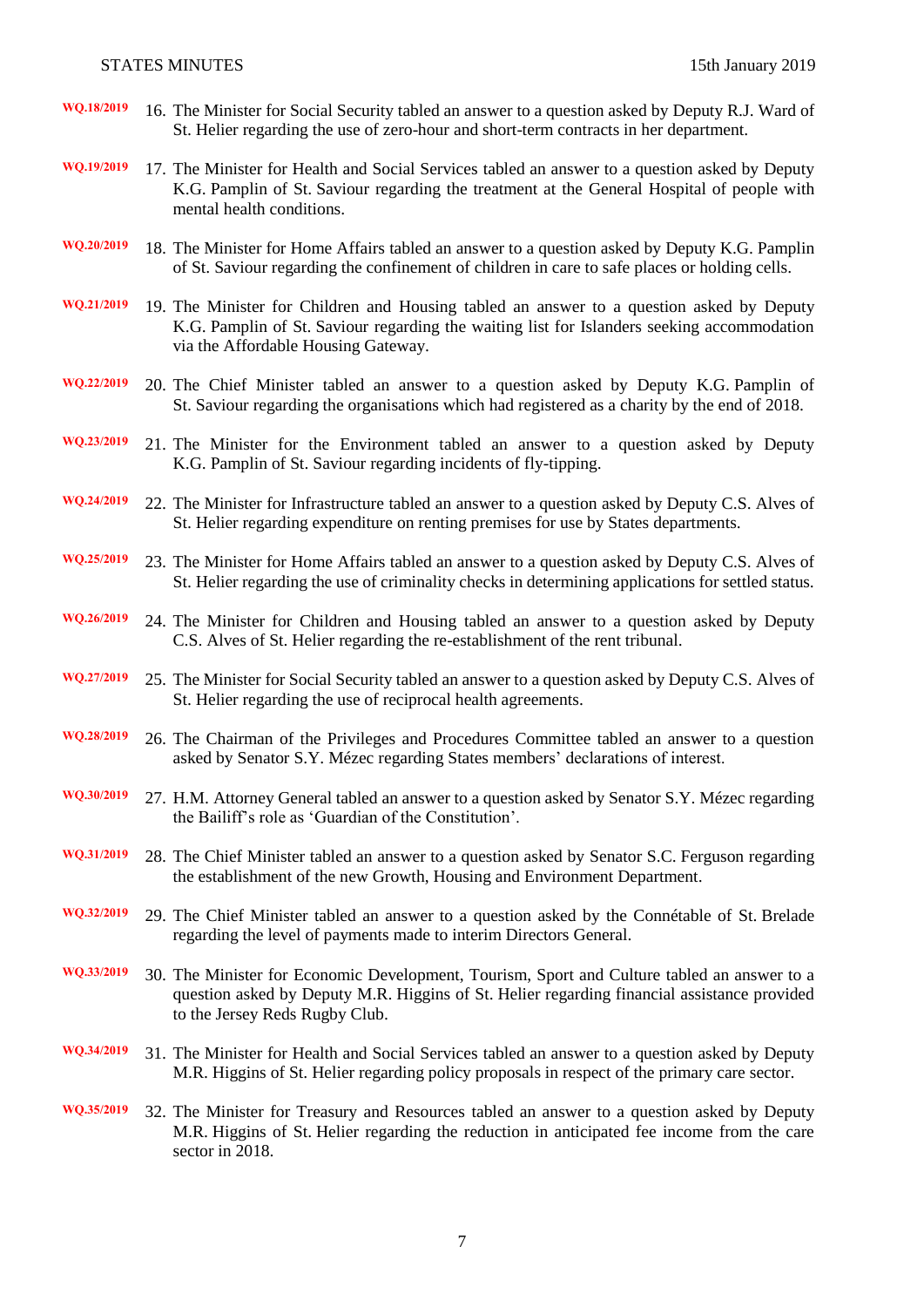**WQ.36/2019** 33. The Chief Minister tabled an answer to a question asked by Deputy M.R. Higgins of St. Helier regarding the responsibility for enforcement actions undertaken on behalf of the States of Jersey.

#### **Oral Questions**

*(see Official Report/Hansard)*

- **OQ.3/2019** 1. Deputy R.J. Ward of St. Helier asked a question of the Minister for the Environment regarding a statement condemning the resumption of whaling by Japan.
- **OQ.12/2019** 2. Deputy M.R. Higgins of St. Helier asked a question of the Assistant Minister for Treasury and Resources regarding the rationale behind the decision to grant £100,000 to the Jersey College for Girls Foundation for marketing the school to Chinese students.
- **OQ.2/2019** 3. Senator S.Y. Mézec asked a question of the Chairman of the Privileges and Procedures Committee regarding the progress made by the working party established to examine the role of the Bailiff.
- **OQ.14/2019** 4. The Deputy of St. Mary asked a question of the Minister for Treasury and Resources regarding the introduction of waste charges.
- **OQ.1/2019** 5. Deputy L.M.C. Doublet of St. Saviour asked a question of the Assistant Chief Minister regarding the implementation of 'United Nations Convention on the Rights of the Child: compliance of draft Laws and training of States of Jersey employees' [\(P.63/2017\)](https://statesassembly.gov.je/Pages/Propositions.aspx?ref=P.63/2017&refurl=%2fPages%2fPropositions.aspx%3fdocumentref%3dP.63%2f2017).
- **OQ.10/2019** 6. The Connétable of St. Brelade asked a question of the Minister for Treasury and Resources regarding exemptions from G.S.T. for domiciliary care costs.
- **OQ.5/2019** 7. Deputy K.G. Pamplin of St. Saviour asked a question of the Minister for Health and Social Services regarding the role of the new Director General of Health and Community Services in relation to Mental Health Services.
- **OQ.15/2019** 8. Deputy M. Tadier of St. Brelade asked a question of the Minister for Health and Social Services regarding the continued employment of a Pain Consultant following comments made to the media regarding the use of medicinal cannabis.
- **OQ.7/2019** 9. Deputy S.M. Ahier of St. Helier asked a question of the Minister for Health and Social Services regarding charges for Hospital prescriptions issued by the Accident and Emergency Department when filed outside the Hospital at local pharmacies.
- **OQ.4/2019** 10. Deputy R.J. Ward of St. Helier asked a question of the Minister for Economic Development, Tourism, Sport and Culture regarding the provision of a secure and reliable ferry service for the Island.
- **OQ.11/2019** 11. The Connétable of St. Brelade asked a question of the Minister for Home Affairs regarding the contingency plans in place should drones compromise safety at Jersey Airport.
- **OQ.9/2019** 12. Senator S.Y. Mézec asked a question of the Chairman of the Privileges and Procedures Committee regarding how questions from elected States members were either approved or disallowed.
- **OQ.6/2019** 13. Deputy K.G. Pamplin of St. Saviour asked a question of the Minister for Health and Social Services regarding plans to support Islanders' medical needs in the event of a 'No Deal Brexit'.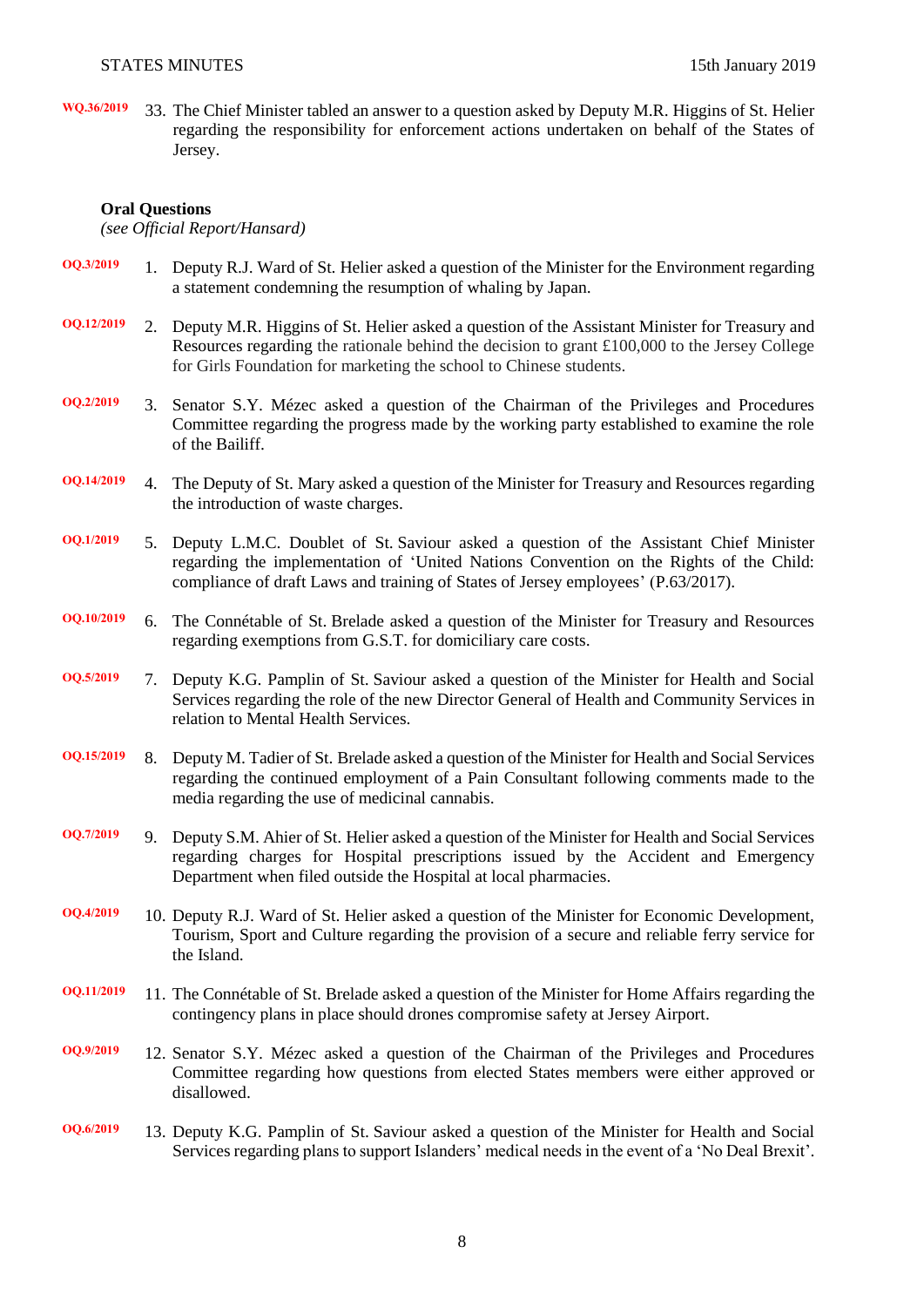**OQ.13/2019** 14. Deputy M.R. Higgins of St. Helier asked a question of the Assistant Minister for Economic Development, Tourism, Sport and Culture regarding the provision of additional funding to the Jersey Reds Rugby Club.

#### **Oral Questions without notice**

*(see Official Report/Hansard)*

The Minister for Education answered questions without notice from members.

The Minister for Economic Development, Tourism, Sport and Culture answered questions without notice from members.

#### **Statements on a matter of official responsibility**

*(see Official Report/Hansard)*

The Minister for External Relations made a statement regarding preparations for Brexit.

The Chief Minister made a statement regarding public sector industrial action.

#### **[Draft Financial Regulation \(Miscellaneous Provisions No.](https://statesassembly.gov.je/assemblypropositions/2018/p.138-2018.pdf) 5) (Jersey) Law 201- [P.138/2018](https://statesassembly.gov.je/assemblypropositions/2018/p.138-2018.pdf)**

THE STATES commenced consideration of the [Draft Financial Regulation \(Miscellaneous Provisions](https://statesassembly.gov.je/assemblypropositions/2018/p.138-2018.pdf)  No. [5\) \(Jersey\) Law 201-](https://statesassembly.gov.je/assemblypropositions/2018/p.138-2018.pdf) and adopted the principles.

THE STATES, having been informed that the relevant scrutiny panel had indicated that it did not wish to scrutinise the draft legislation, adopted Articles 1 to 8.

THE STATES, subject to the sanction of Her Most Excellent Majesty in Council, adopted a Law entitled the [Financial Regulation \(Miscellaneous Provisions No.](https://statesassembly.gov.je/assemblypropositions/2018/p.138-2018.pdf) 5) (Jersey) Law 201-.

Members present voted as follows –

| <b>POUR: 36</b>       | <b>CONTRE: 0</b> | <b>ABSTAIN: 0</b> |  |
|-----------------------|------------------|-------------------|--|
| Senator I.J. Gorst    |                  |                   |  |
| Senator L.J. Farnham  |                  |                   |  |
| Senator S.C. Ferguson |                  |                   |  |
| Senator T.A. Vallois  |                  |                   |  |
| Senator $K$ I Moore   |                  |                   |  |

Senator L. Senator S. Senator T. Senator K.L. Moore Senator S.W. Pallett Senator S.Y. Mézec Connétable of St. Helier Connétable of St. Lawrence Connétable of St. Brelade Connétable of St. Mary Connétable of St. Martin Deputy of Grouville Deputy K.C. Lewis (S) Deputy M. Tadier (B) Deputy J.M. Maçon (S) Deputy S.J. Pinel (C) Deputy of St. Martin Deputy of St. Ouen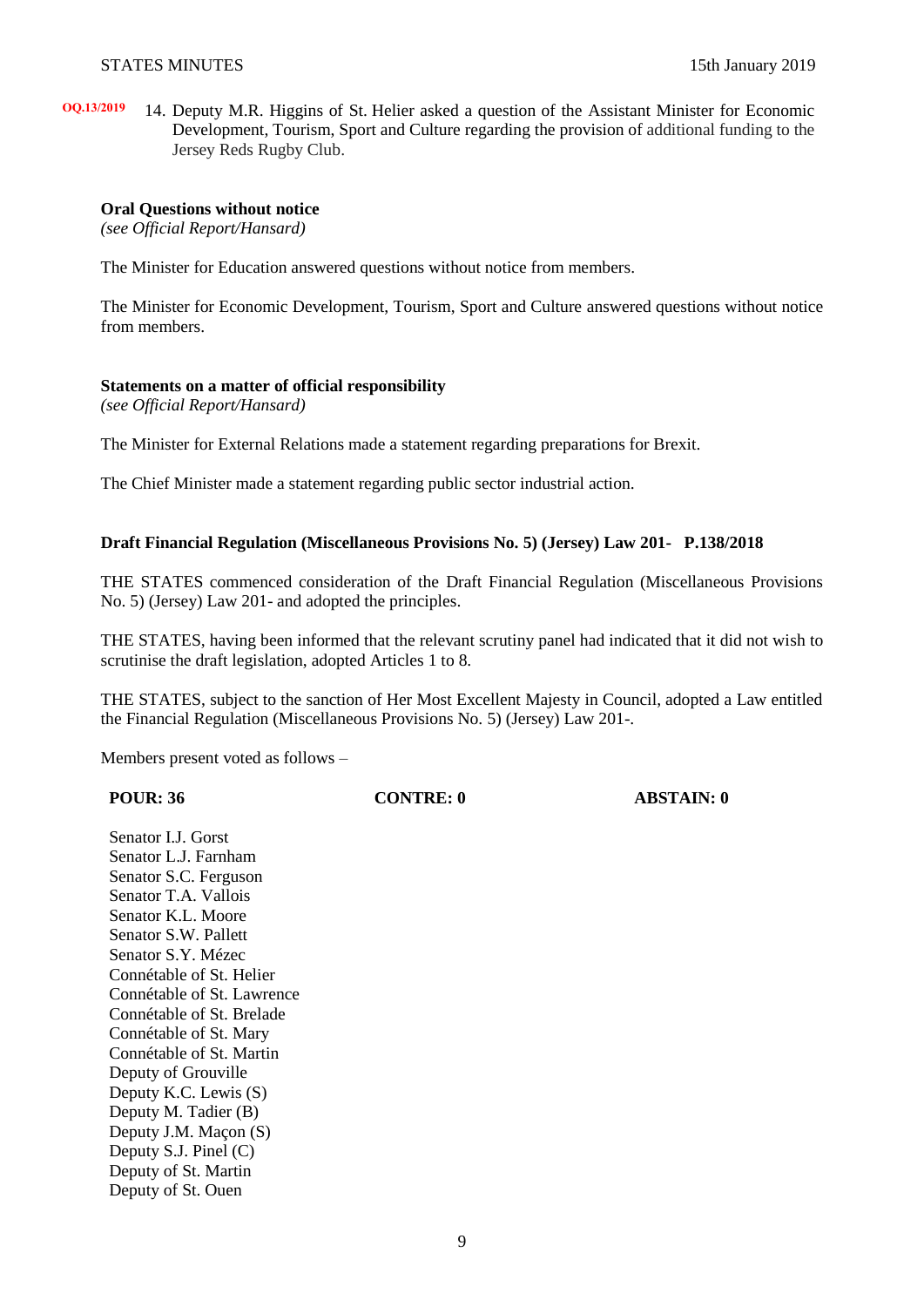Deputy L.M.C. Doublet (S) Deputy R. Labey (H) Deputy S.M. Wickenden (H) Deputy G.J. Truscott (B) Deputy J.H. Young (B) Deputy L.B. Ash (C) Deputy K.F. Morel (L) Deputy G.C.U. Guida (L) Deputy of St. Peter Deputy of Trinity Deputy of St. John Deputy M.R. Le Hegarat (H) Deputy S.M. Ahier (H) Deputy J.H. Perchard (S) Deputy R.J. Ward (H) Deputy C.S. Alves (H) Deputy K.G. Pamplin (S)

### **[Draft Financial Regulation \(Miscellaneous Provisions\) \(Amendment of Laws\) \(Jersey\) Regulations](https://statesassembly.gov.je/assemblypropositions/2018/p.139-2018.pdf)  [201-](https://statesassembly.gov.je/assemblypropositions/2018/p.139-2018.pdf) P.139/2018**

THE STATES commenced consideration of the [Draft Financial Regulation \(Miscellaneous Provisions\)](https://statesassembly.gov.je/assemblypropositions/2018/p.139-2018.pdf)  [\(Amendment of Laws\) \(Jersey\) Regulations 201-](https://statesassembly.gov.je/assemblypropositions/2018/p.139-2018.pdf) and adopted the principles.

THE STATES, having been informed that the relevant scrutiny panel had indicated that it did not wish to scrutinise the draft legislation, adopted Regulations 1 to 6.

THE STATES, in pursuance of Articles 1(2) and 30A of the Collective Investment Funds (Jersey) Law 1988, Articles 5, 45A and 51 of the Banking Business (Jersey) Law 1991, Articles 4, 38(3) and 42 of the Financial Services (Jersey) Law 1998, Articles 2, 32A and 41 of the Insurance Business (Jersey) Law 1996, Articles 1(2), 36(9) and 44 of the Proceeds of Crime (Supervisory Bodies) (Jersey) Law 2008, made Regulations entitled the [Financial Regulation \(Miscellaneous Provisions\) \(Amendment of Laws\)](https://statesassembly.gov.je/assemblypropositions/2018/p.139-2018.pdf)  [\(Jersey\) Regulations 2019.](https://statesassembly.gov.je/assemblypropositions/2018/p.139-2018.pdf)

### **[Draft Alternative Investment Funds \(Amendment\) \(Jersey\) Regulations 201- P.140/2018.](https://statesassembly.gov.je/assemblypropositions/2018/p.140-2018.pdf)**

THE STATES commenced consideration of the [Draft Alternative Investment Funds \(Amendment\) \(Jersey\)](https://statesassembly.gov.je/assemblypropositions/2018/p.140-2018.pdf)  [Regulations 201-](https://statesassembly.gov.je/assemblypropositions/2018/p.140-2018.pdf) and adopted the principles.

THE STATES, having been informed that the relevant scrutiny panel had indicated that it did not wish to scrutinise the draft legislation, adopted Regulations 1 to 17.

THE STATES, in pursuance of Article 2 of the European Union Legislation Implementation (Jersey) Law 2014, made Regulations entitled the [Alternative Investment Funds \(Amendment\) \(Jersey\) Regulations 2019.](https://statesassembly.gov.je/assemblypropositions/2018/p.140-2018.pdf)

Members present voted as follows –

**POUR: 37 CONTRE: 0 ABSTAIN: 0**

Senator I.J. Gorst Senator L.J. Farnham Senator S.C. Ferguson Senator T.A. Vallois Senator K.L. Moore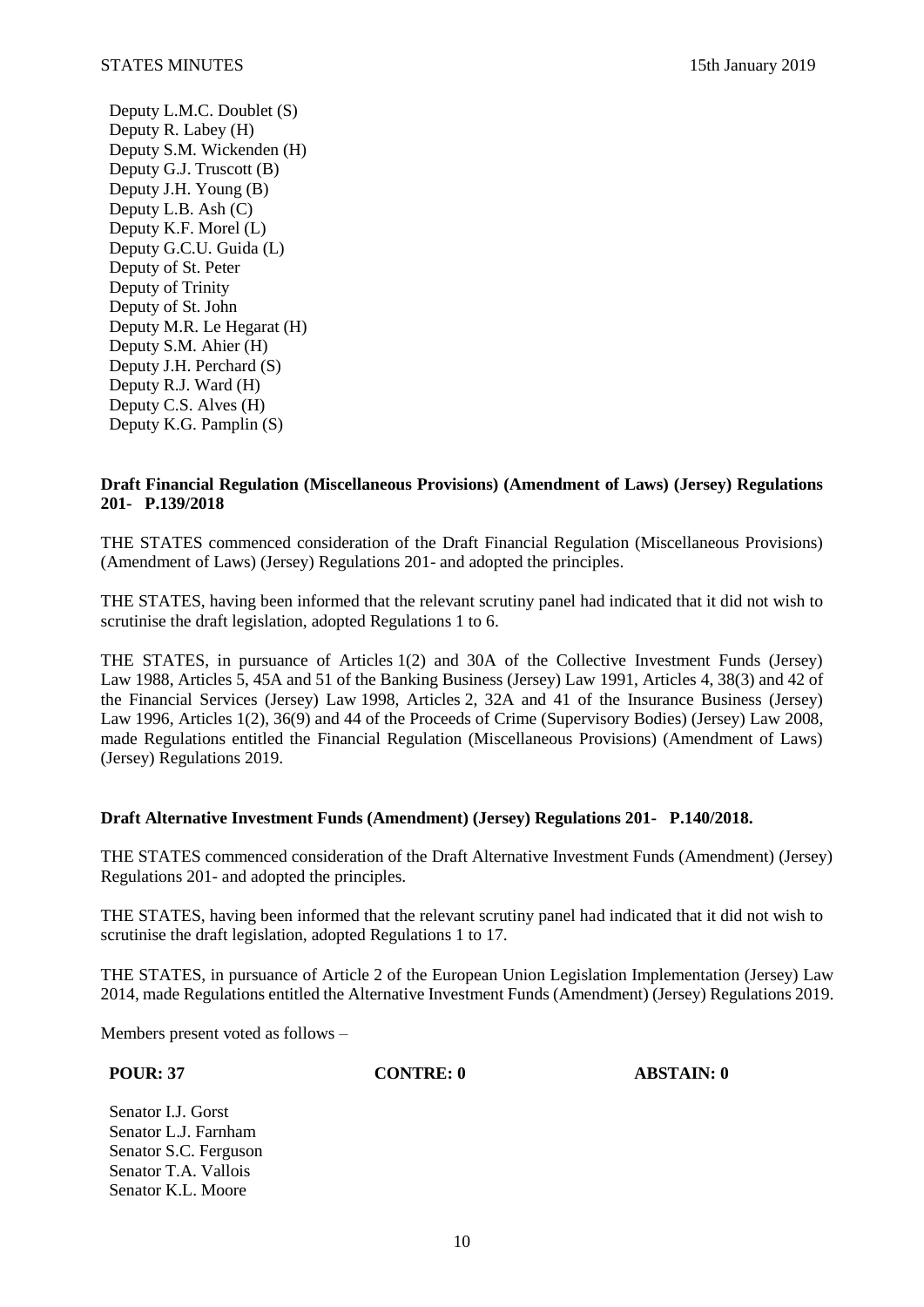Senator S.W. Pallett Senator S.Y. Mézec Connétable of St. Helier Connétable of St. Lawrence Connétable of St. Brelade Connétable of St. Peter Connétable of St. Mary Connétable of St. Martin Deputy J.A. Martin (H) Deputy of Grouville Deputy K.C. Lewis (S) Deputy M. Tadier (B) Deputy J.M. Maçon (S) Deputy S.J. Pinel (C) Deputy of St. Ouen Deputy L.M.C. Doublet (S) Deputy R. Labey (H) Deputy S.M. Wickenden (H) Deputy of St. Mary Deputy G.J. Truscott (B) Deputy J.H. Young (B) Deputy K.F. Morel (L) Deputy G.C.U. Guida (L) Deputy of St. Peter Deputy of Trinity Deputy of St. John Deputy M.R. Le Hegarat (H) Deputy S.M. Ahier (H) Deputy J.H. Perchard (S) Deputy R.J. Ward (H) Deputy C.S. Alves (H) Deputy K.G. Pamplin (S)

### **[Draft Public Employees \(Pension Scheme\) \(Miscellaneous Amendments\) \(Jersey\) Regulations 201-](https://statesassembly.gov.je/assemblypropositions/2018/p.141-2018.pdf)  P.141/2018**

THE STATES commenced consideration of the [Draft Public Employees \(Pension Scheme\) \(Miscellaneous](https://statesassembly.gov.je/assemblypropositions/2018/p.141-2018.pdf)  [Amendments\) \(Jersey\) Regulations 201-](https://statesassembly.gov.je/assemblypropositions/2018/p.141-2018.pdf) and adopted the principles.

THE STATES, having been informed that the relevant scrutiny panel had indicated that it did not wish to scrutinise the draft legislation, adopted Regulations 1 to 4.

THE STATES, under Article 2 of the Public Employees (Pensions) (Jersey) Law 2014, made Regulations entitled the [Public Employees \(Pension Scheme\) \(Miscellaneous Amendments\) \(Jersey\) Regulations 2019.](https://statesassembly.gov.je/assemblypropositions/2018/p.141-2018.pdf)

Members present voted as follows –

**POUR: 37 CONTRE: 0 ABSTAIN: 0**

Senator I.J. Gorst Senator L.J. Farnham Senator T.A. Vallois Senator K.L. Moore Senator S.W. Pallett Senator S.Y. Mézec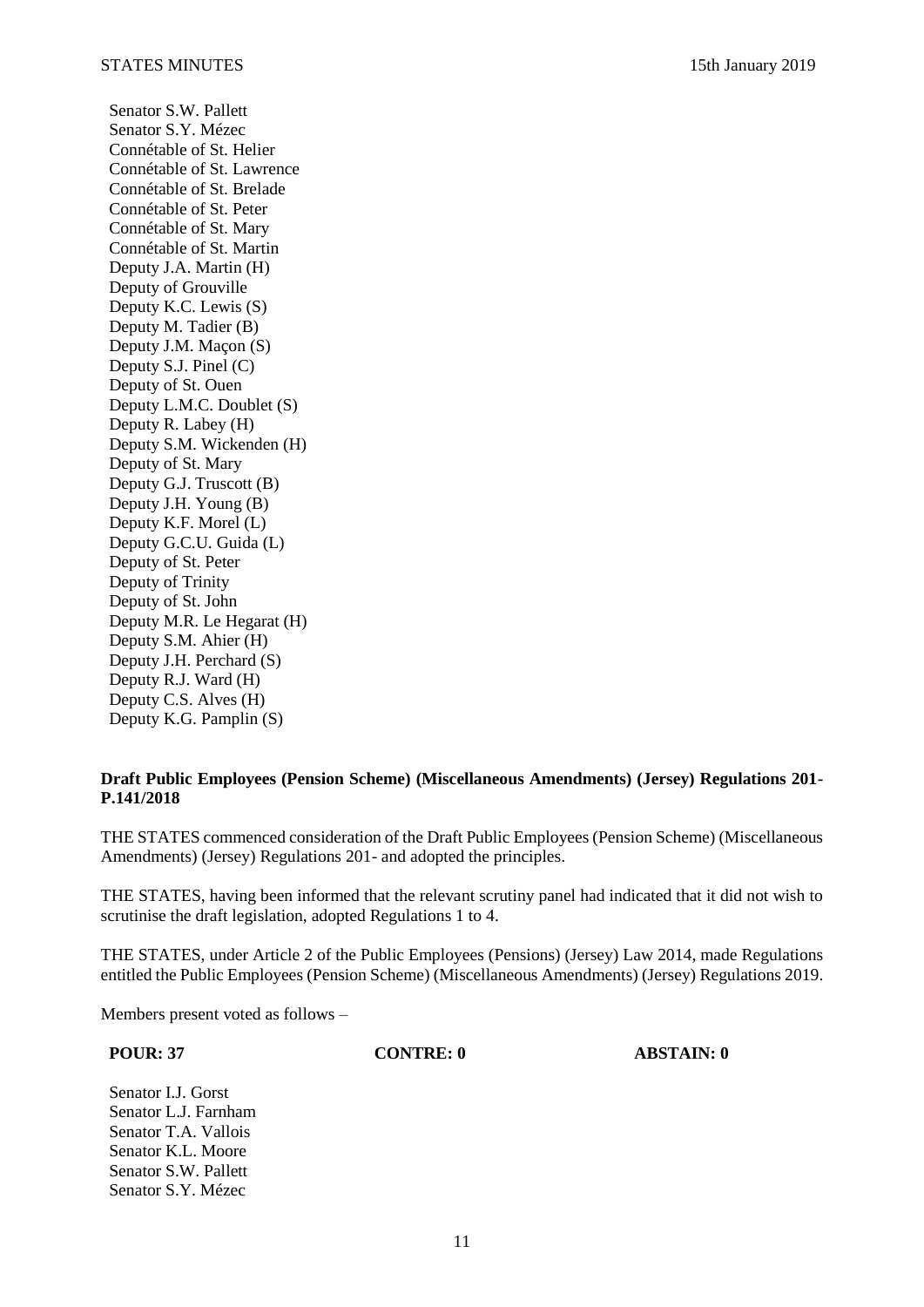Connétable of St. Helier Connétable of St. Lawrence Connétable of St. Brelade Connétable of St. Peter Connétable of St. Mary Connétable of St. Ouen Connétable of St. Martin Deputy J.A. Martin (H) Deputy of Grouville Deputy K.C. Lewis (S) Deputy M. Tadier (B) Deputy J.M. Maçon (S) Deputy S.J. Pinel (C) Deputy of St. Martin Deputy of St. Ouen Deputy L.M.C. Doublet (S) Deputy S.M. Wickenden (H) Deputy of St. Mary Deputy G.J. Truscott (B) Deputy J.H. Young (B) Deputy L.B. Ash  $(C)$ Deputy K.F. Morel (L) Deputy G.C.U. Guida (L) Deputy of Trinity Deputy of St. John Deputy M.R. Le Hegarat (H) Deputy S.M. Ahier (H) Deputy J.H. Perchard (S) Deputy R.J. Ward (H) Deputy C.S. Alves (H) Deputy K.G. Pamplin (S)

#### **[Draft Air Navigation \(Rules of the Air\) \(Amendment\) \(Jersey\) Regulations 201-](https://statesassembly.gov.je/assemblypropositions/2018/p.142-2018.pdf) P.142/2018**

THE STATES commenced consideration of the [Draft Air Navigation \(Rules of the Air\) \(Amendment\)](https://statesassembly.gov.je/assemblypropositions/2018/p.142-2018.pdf)  [\(Jersey\) Regulations 201-](https://statesassembly.gov.je/assemblypropositions/2018/p.142-2018.pdf) and adopted the principles.

THE STATES, having been informed that the relevant scrutiny panel had indicated that it did not wish to scrutinise the draft legislation, adopted Regulations 1 to 25.

THE STATES, in pursuance of Article 46 and 180(c) of the Air Navigation (Jersey) Law 2014, made Regulations entitled the [Air Navigation \(Rules of the Air\) \(Amendment\) \(Jersey\) Regulations 2019.](https://statesassembly.gov.je/assemblypropositions/2018/p.142-2018.pdf)

Members present voted as follows –

**POUR: 37 CONTRE: 0 ABSTAIN: 0**

Senator I.J. Gorst Senator L.J. Farnham Senator S.C. Ferguson Senator T.A. Vallois Senator K.L. Moore Senator S.Y. Mézec Connétable of St. Helier Connétable of St. Clement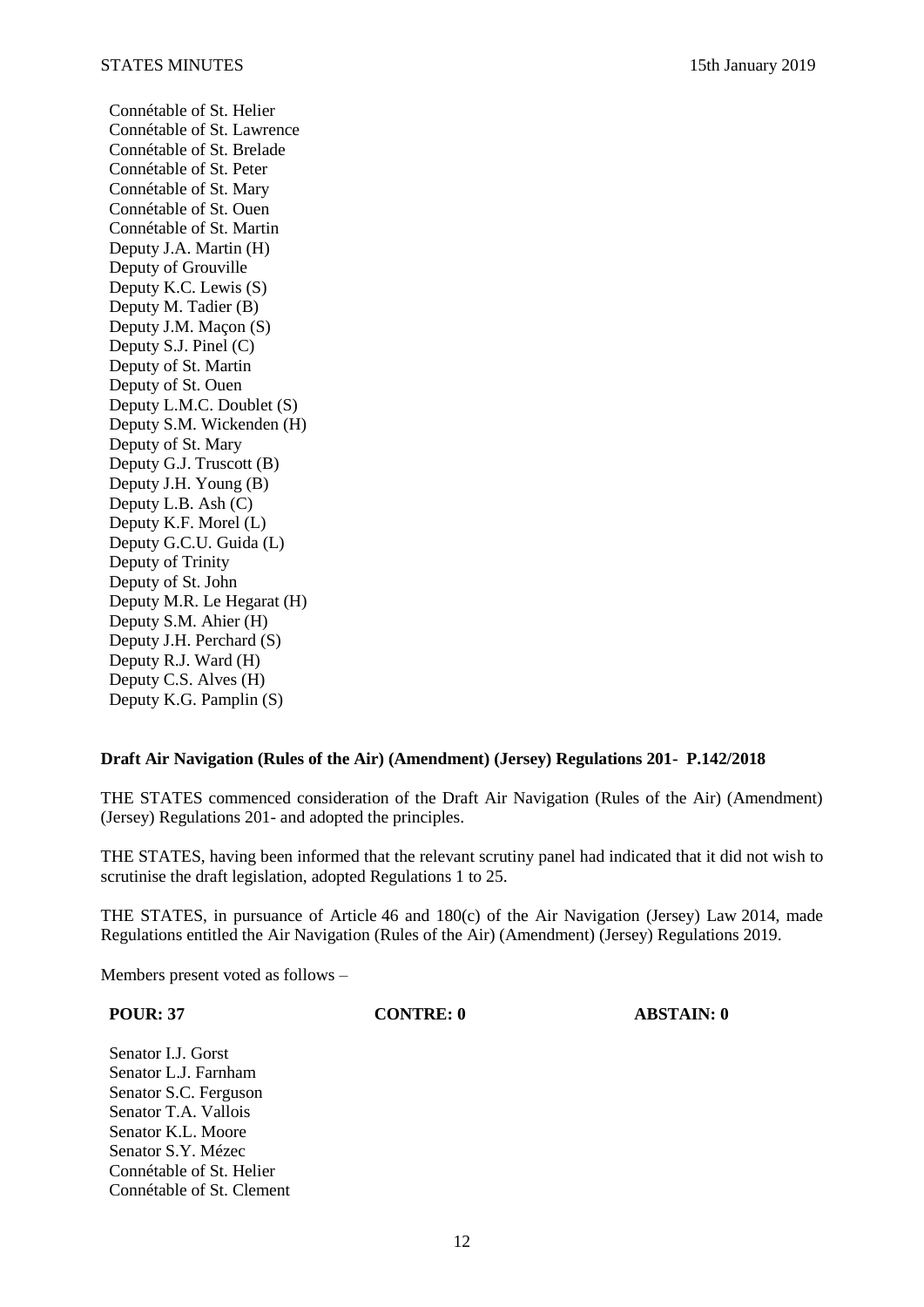Connétable of St. Lawrence Connétable of St. Brelade Connétable of St. Peter Connétable of St. Mary Connétable of St. Ouen Connétable of St. Martin Deputy J.A. Martin (H) Deputy K.C. Lewis (S) Deputy M. Tadier (B) Deputy J.M. Maçon (S) Deputy S.J. Pinel (C) Deputy of St. Ouen Deputy L.M.C. Doublet (S) Deputy R. Labey (H) Deputy S.M. Wickenden (H) Deputy G.J. Truscott (B) Deputy J.H. Young (B) Deputy L.B. Ash (C) Deputy K.F. Morel (L) Deputy G.C.U. Guida (L) Deputy of St. Peter Deputy of Trinity Deputy of St. John Deputy M.R. Le Hegarat (H) Deputy S.M. Ahier (H) Deputy J.H. Perchard (S) Deputy R.J. Ward (H) Deputy C.S. Alves (H) Deputy K.G. Pamplin (S)

#### **[Children \(Jersey\) Law 2002: repeal of Article](https://statesassembly.gov.je/assemblypropositions/2018/p.144-2018.pdf) 79 P.144/2018**

THE STATES, adopting a proposition of Deputy Mary Rose Le Hegarat of St. Helier, agreed that Article 79 of the Children (Jersey) Law 2002 should be repealed, together with any other statutory or customary provision of similar effect; and requested the Council of Ministers to bring forward the necessary legislative amendments and to implement awareness-raising, guidance and training measures in respect of the prohibition of corporal punishment in conjunction with the introduction of the legislative amendments.

Members present voted as follows –

Senator L.J. Farnham Senator S.C. Ferguson Senator T.A. Vallois Deputy G.C.U. Guida (L) Senator K.L. Moore Deputy of St. Peter Senator S.W. Pallett Senator S.Y. Mézec Connétable of St. Helier Connétable of St. Clement Connétable of St. Lawrence Connétable of St. Brelade Connétable of Trinity Connétable of St. Peter Connétable of St. Mary

#### **POUR: 38 CONTRE: 3 ABSTAIN: 0**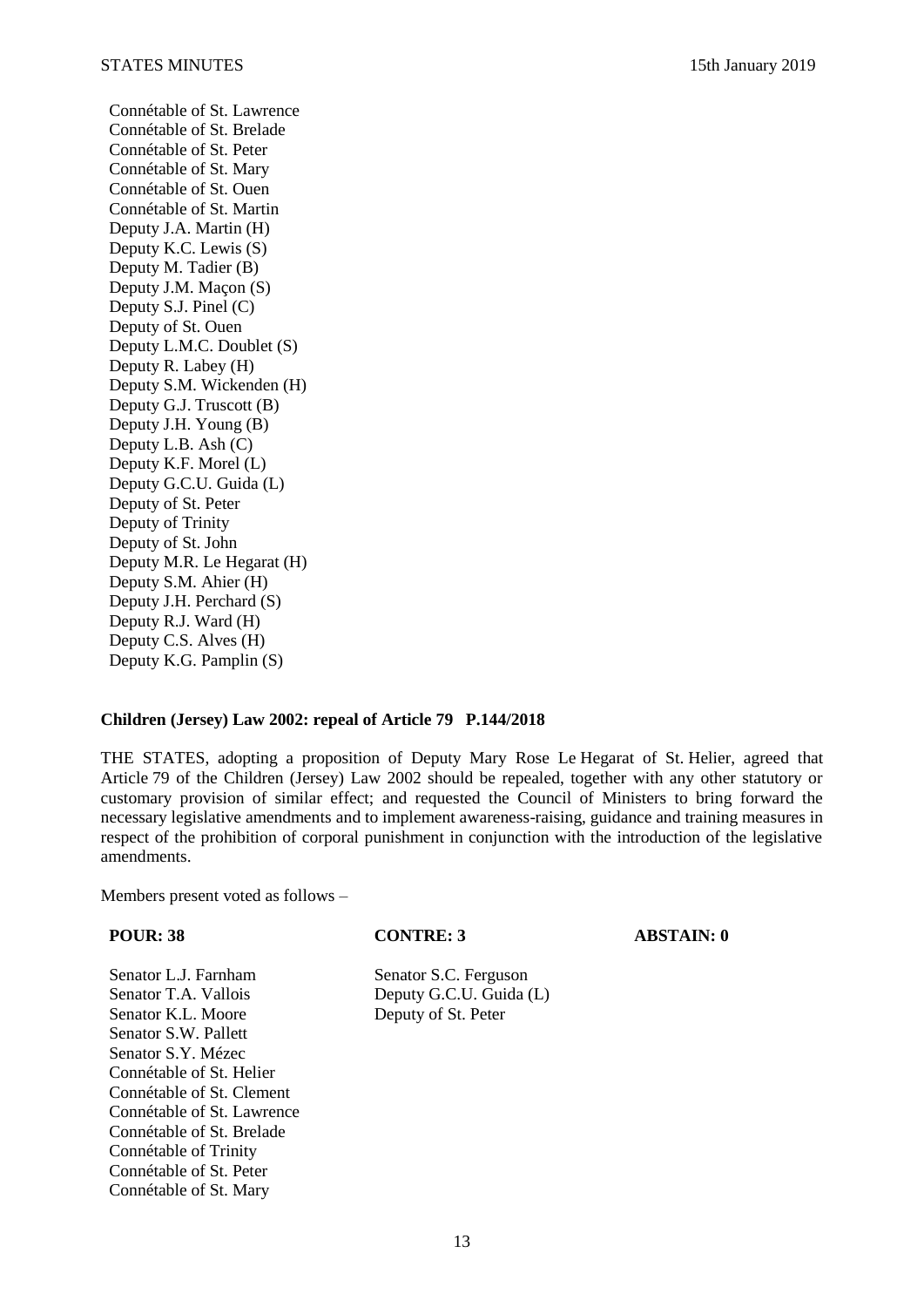Connétable of St. Ouen Connétable of St. Martin Deputy J.A. Martin (H) Deputy of Grouville Deputy K.C. Lewis (S) Deputy M. Tadier (B) Deputy J.M. Maçon (S) Deputy S.J. Pinel (C) Deputy of St. Martin Deputy of St. Ouen Deputy L.M.C. Doublet (S) Deputy R. Labey (H) Deputy S.M. Wickenden (H) Deputy of St. Mary Deputy G.J. Truscott (B) Deputy J.H. Young (B) Deputy L.B. Ash (C) Deputy K.F. Morel (L) Deputy of Trinity Deputy of St. John Deputy M.R. Le Hegarat (H) Deputy S.M. Ahier (H) Deputy J.H. Perchard (S) Deputy R.J. Ward (H) Deputy C.S. Alves (H) Deputy K.G. Pamplin (S)

### **Arrangement of public business for future meetings**

THE STATES agreed the following arrangement of public business for future meetings proposed, as amended, by the Chairman of the Privileges and Procedures Committee in accordance with the provisions of Standing Order 88(3) –

#### **29th January 2019**

| Draft Amendment (No. 37) of the Standing Orders of the States of Jersey.<br>Lodged: 18th September 2018. | P.103/2018. |
|----------------------------------------------------------------------------------------------------------|-------------|
| Privileges and Procedures Committee.                                                                     |             |
| Draft Revenue Administration (Jersey) Law 201-.                                                          | P.122/2018. |
| Lodged: 23rd October 2018.                                                                               |             |
| Minister for Treasury and Resources.                                                                     |             |
| Draft Damages (Jersey) Law 201-.                                                                         | P.131/2018. |
| Lodged: 24th October 2018.                                                                               |             |
| Chief Minister.                                                                                          |             |
| Draft Damages (Jersey) Law 201 - (P.131/2018): amendment.                                                | P.131/2018. |
| Lodged: 14th January 2019.                                                                               | Amd.        |
| Chief Minister.                                                                                          |             |
| Draft Cybercrime (Jersey) Law 201-.                                                                      | P.134/2018. |
| Lodged: 29th October 2018.                                                                               |             |
| Minister for Home Affairs.                                                                               |             |